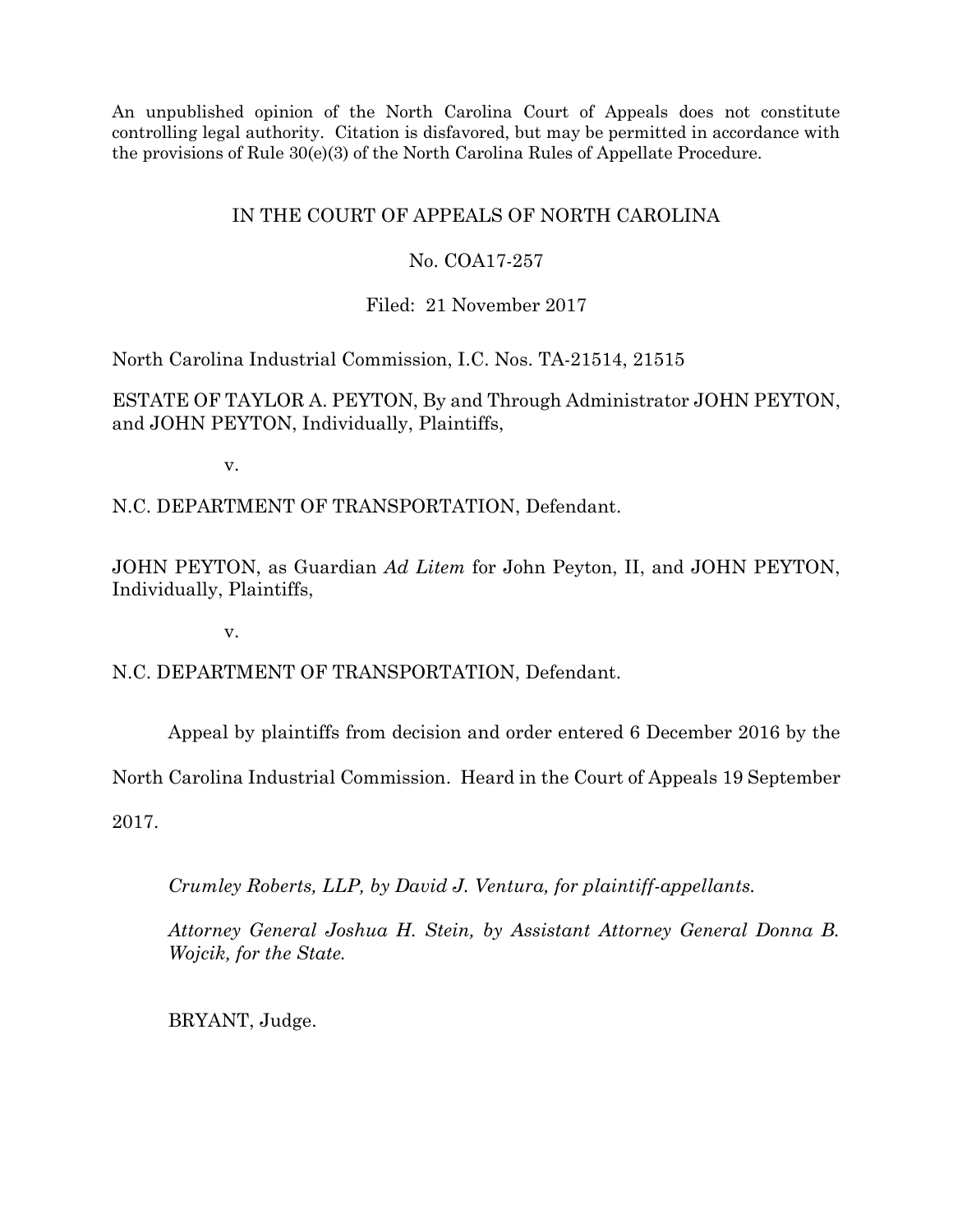#### *Opinion of the Court*

Where the Industrial Commission's unchallenged findings of fact support its conclusion that the Department of Transportation was not negligent in performing a 2003 speed study and the Department's decisions based thereon were within its discretion, we affirm the Commission's decision and order, which denied plaintiff's claim for damages.

On 23 November 2009, plaintiff John Peyton, Sr., individually and as Administrator of the Estate of Taylor A. Peyton, and as guardian ad litem of John Peyton II filed a claim for damages in the North Carolina Industrial Commission against defendant North Carolina Department of Transportation (hereinafter "DOT") under the Tort Claims Act. In an amended claim, plaintiff sought damages in excess of \$1,000,000.00. Plaintiff asserted that DOT employees were negligent in failing to "maintain. design, and/or install, appropriate safety measures and/or warning and speed limit signs in a curve on [a road] . . . adjacent to a pond . . . ."

The matter was first heard before Deputy Commissioner Stephen T. Gheen on 11–13 and 24–27 March and 1–2 December 2014. A decision and order denying plaintiffs' claims was entered on 20 November 2015 by Deputy Commissioner J. Brad Donovan. Plaintiff appealed to the Full Commission (hereinafter "the Commission").

After hearing the matter, the Commission issued an amended decision and order on 6 December 2016, in which a majority of the Commission affirmed Deputy Commissioner Donovan's denial of benefits to plaintiff. Per the findings, plaintiff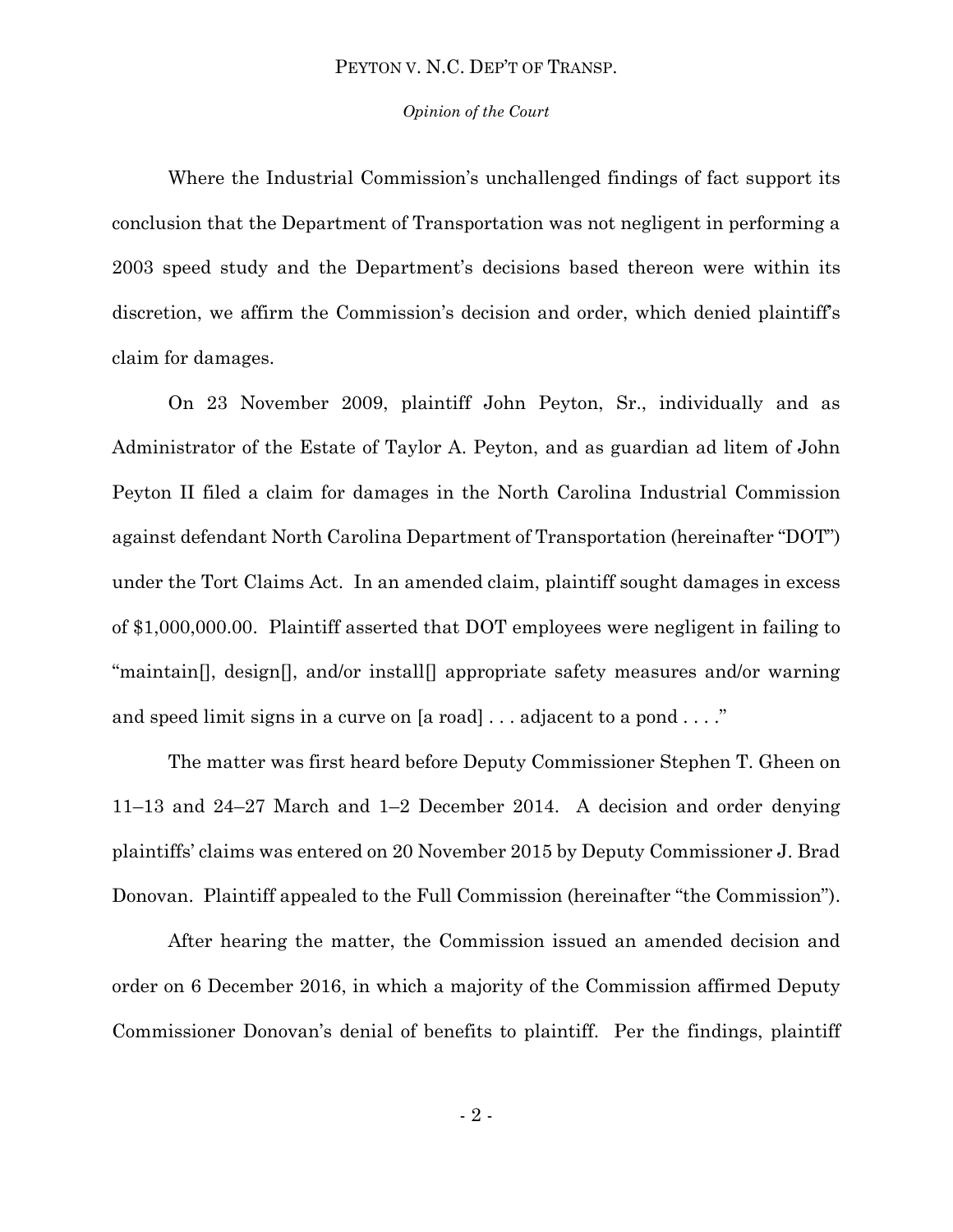*Opinion of the Court*

John Peyton, Sr., (hereinafter "plaintiff") was delivering firewood to a residence at the end of Gladden Drive. Gladden Drive is a rural, dead-end, paved, two-lane residential road located in Lincolnton and is approximately 0.7 miles in length.

> Upon entry onto Gladden Drive, there is a short straight section, followed by an "S" curve around a pond. In 2008, there were no curve warning signs at either end of the double curve [a]s followed by another straight section, then a 90 degree left hand turn which [led] to the end of the road. There [we]re no curve warning signs at either end of the 90 degree turn.

Following behind plaintiff, in an SUV driven by Chastity Spivey, were four-year-old Taylor Peyton and two-year-old John Peyton II.1 Plaintiff testified that after he delivered the firewood, it was "near dark." Plaintiff had traveled Gladden Drive several times, but Spivey was unfamiliar with the road. As the vehicles headed back toward the main road, both plaintiff and Spivey negotiated the ninety-degree turn without difficulty, but as plaintiff navigated the "S" curve around the pond, he heard tires screeching. Looking back, he observed the headlights of Spivey's SUV enter the pond where the vehicle landed upside down in the water. Emergency responders soon arrived at the scene and removed the vehicle's occupants. Spivey and Taylor Peyton passed away; and John Peyton II suffered severe and permanent brain damage.

The Commission noted the testimony of DOT Traffic Engineer Byron Engle, who in 2003 performed a speed study on Gladden Drive. Based on his review, Engle

l

<sup>&</sup>lt;sup>1</sup> Chastity Spivey was the mother of Taylor Peyton and John Peyton II.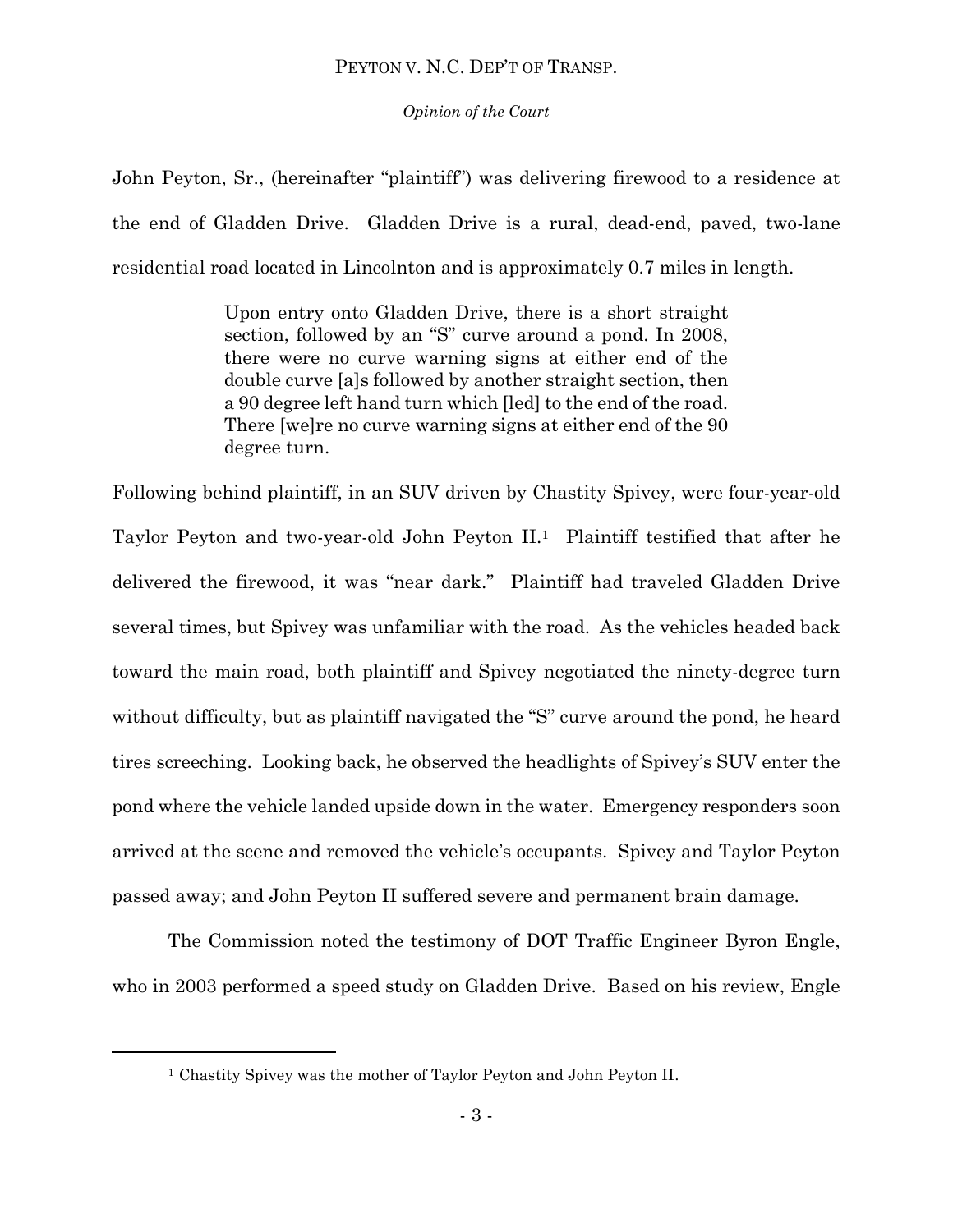#### *Opinion of the Court*

opined that "placing the 25 mph speed limit sign at the entrance to the subdivision of Gladden Drive was appropriate to address the curves and overall characteristics of the entire road." Appearing to testify before the Commission, DOT's signage expert Dr. Joseph Hummer—a licensed, professional transportation engineer—also endorsed Engle's 2003 speed study, concluding that "a 25 mph subdivision-wide speed limit was appropriate for Gladden Drive and was common on similar roads."

The Commission concluded that Engle's speed study and resulting signage were accomplished without negligent omission, and moreover, even presuming that DOT breached a duty to plaintiff, the primary factor in the accident was Spivey's failure to obey the posted 25 mph speed limit. The evidence indicated that she was traveling above the 25 mph speed limit, just before her vehicle left the roadway. "[T]herefore, [DOT] [could not] be found liable for the injuries sustained." Plaintiff appeals.

On appeal, plaintiff argues (I) that the Commission erred in entering an amended decision and order affirming a decision and order of Deputy Commissioner Donovan when Deputy Commissioner Donovan did not preside over the evidentiary hearing. Plaintiff also argues that the Commission erred by concluding that (II) DOT was not negligent; (III) DOT was not liable for decisions made pursuant to a

 $\mathcal{L}_\mathcal{L}$  , where  $\mathcal{L}_\mathcal{L}$  is the set of the set of the set of the set of the set of the set of the set of the set of the set of the set of the set of the set of the set of the set of the set of the set of the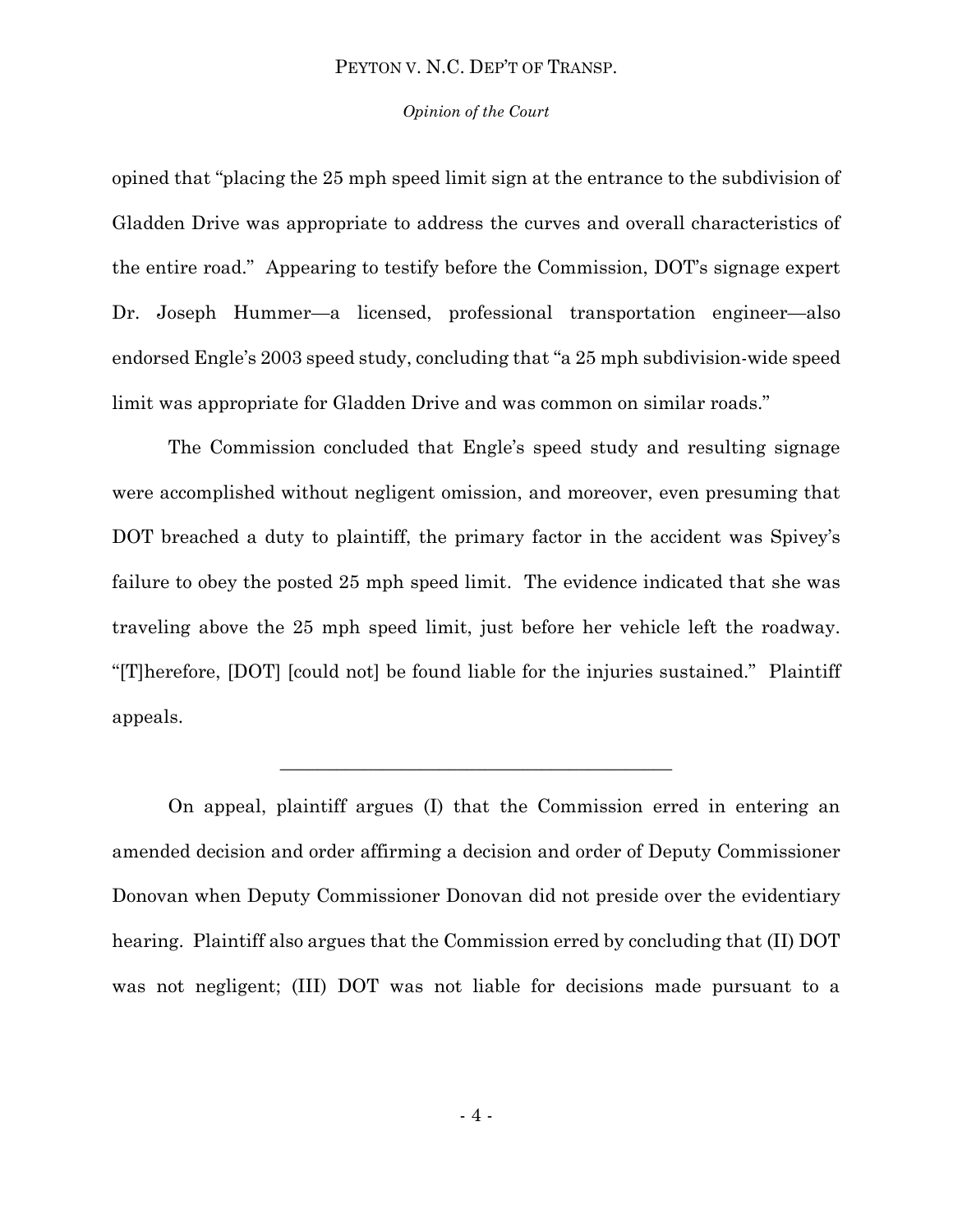*Opinion of the Court*

negligently conducted engineering speed study; and (IV) Spivey's operation of her

vehicle was a superseding/intervening act.

# *Standard of Review*

"It is a fundamental rule of law that the State is immune from suit unless it expressly consents to be sued." *Zimmer v. N.C. Dep't of Transp.*, 87 N.C. App. 132, 134, 360 S.E.2d 115, 117 (1987) (citation omitted).

> Traditionally, the State has maintained its sovereign immunity in tort actions. However, the Tort Claims Act, as provided in North Carolina General Statute 143-291 *et seq.*, waived the sovereign immunity of the State in those instances in which injury is caused by the negligence of a State employee and the injured person is not guilty of contributory negligence, giving the injured party the same right to sue as any other litigant. The State may be sued in tort only as authorized in the Tort Claims Act.

*Guthrie v. N.C. State Ports Auth.*, 307 N.C. 522, 535, 299 S.E.2d 618, 625 (1983) (citations omitted). "The North Carolina Industrial Commission is . . . constituted a court for the purpose of hearing and passing upon tort claims against the . . . Board of Transportation  $\ldots$  ." N.C. Gen. Stat. § 143-291(a) (2015). In appeals from the Industrial Commission to the Court of Appeals under the Tort Claims Act, "[s]uch appeal shall be for errors of law only under the same terms and conditions as govern appeals in ordinary civil actions, and the findings of fact of the Commission shall be conclusive if there is any competent evidence to support them." *Id.* § 143-293; *see also Gonzales v. N.C. State Univ.*, 189 N.C. App. 740, 744, 659 S.E.2d 9, 12 (2008) ("Thus,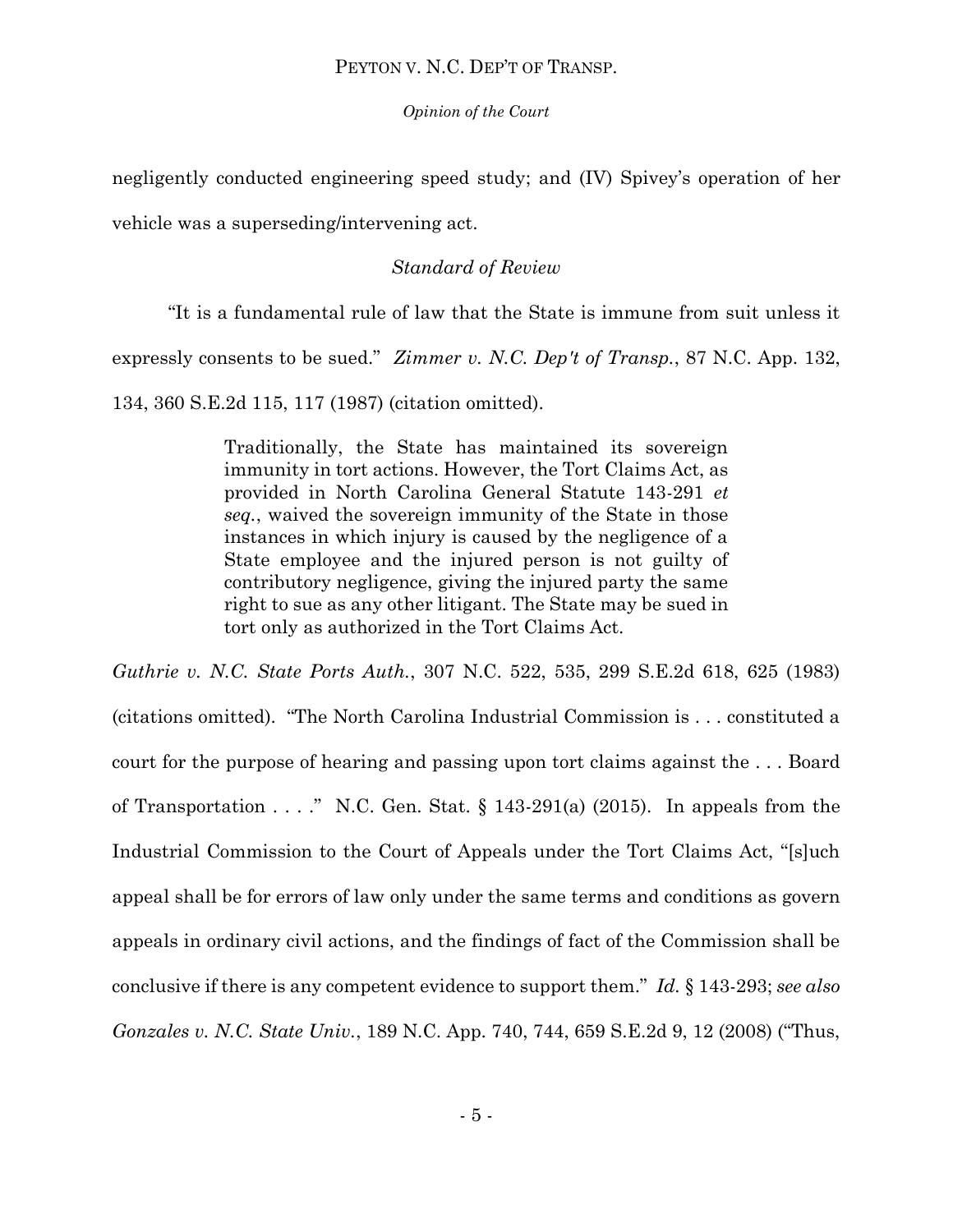#### *Opinion of the Court*

when considering an appeal from the Commission, our Court is limited to two questions: (1) whether competent evidence exists to support the Commission's findings of fact, and (2) whether the Commission's findings of fact justify its conclusions of law and decision." (citation omitted)).

#### *I*

Plaintiff argues that the Commission erred in rendering the decision and order from Deputy Commissioner Donovan. More specifically, this matter was heard during a nine-day trial presided over by Deputy Commissioner Gheen. But after the trial, Deputy Commissioner Gheen left the Industrial Commission, and the case was reassigned to Deputy Commissioner Donovan, who entered the decision and order. Plaintiff argues that the Commission erred in affirming the decision and order entered by Deputy Commissioner Donovan, who did not preside over the trial. We dismiss this issue.

To appeal the decision and order of Deputy Commissioner Donovan to the Commission, plaintiff filed a Form T-44 which states in part that "[a]ll grounds for appeal not specifically set forth herein are hereby waived and abandoned except as otherwise provided by law and the rules of the Industrial Commission." Plaintiff did not challenge the decision and award on the grounds that Deputy Commissioner Donovan did not preside over the trial, and does not direct our attention to any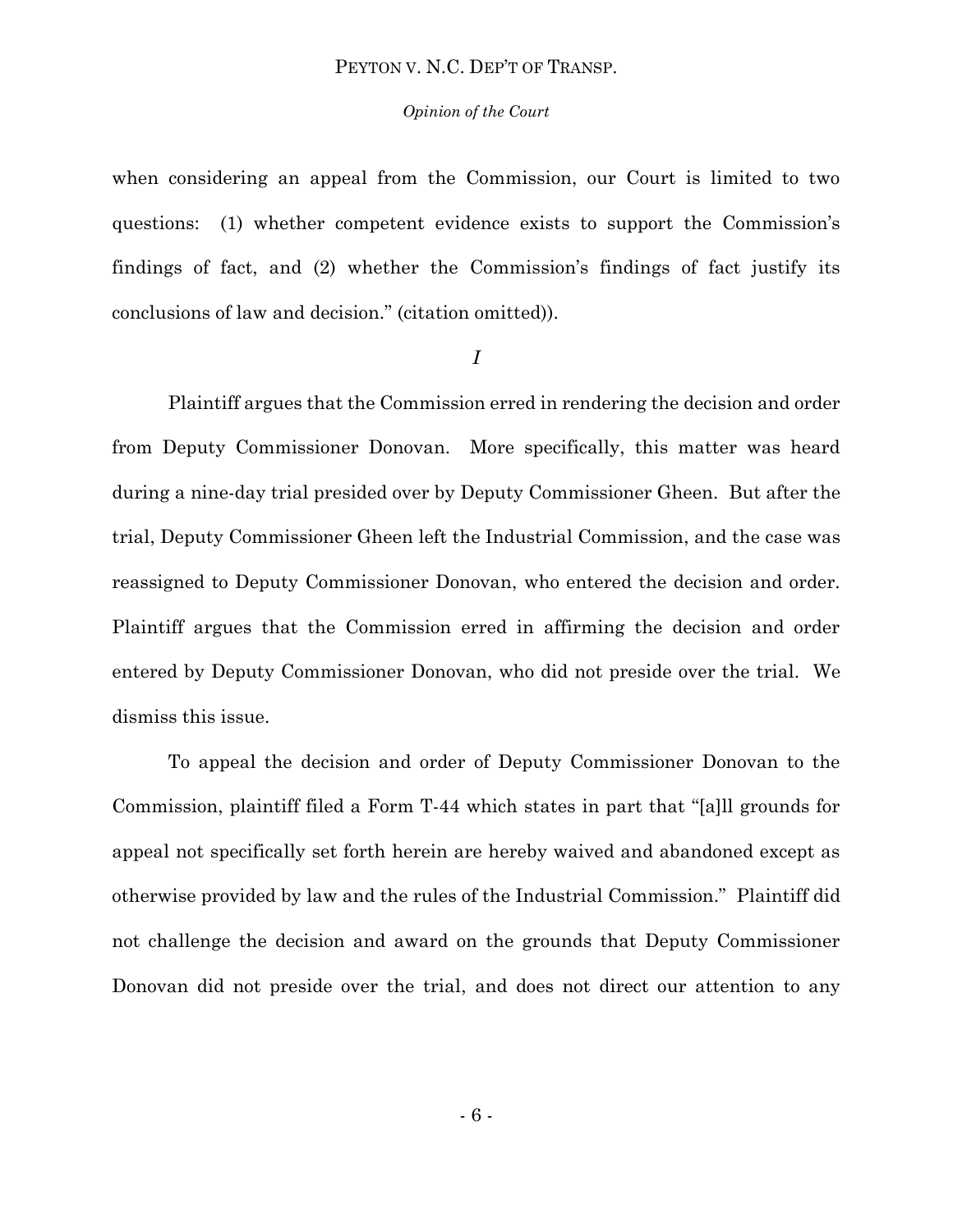#### *Opinion of the Court*

authority preserving the issue as a matter of law or rule of the Commission. Now, on appeal, plaintiff raises this matter for the first time.

"[The] prohibition against raising new arguments on appeal not presented to the trial court in the first instance has been applied by this Court to cases arising from the Industrial Commission." *Bentley v. Jonathan Piner Constr.*, \_\_\_ N.C. App. \_\_\_, \_\_\_, \_\_\_ S.E.2d \_\_\_, \_\_\_ (2017) (No. COA16-62-2) (citing *Floyd v. Exec. Pers. Grp.*, 194 N.C. App. 322, 329, 669 S.E.2d 822, 828 (2008)). And where a plaintiff has failed to challenge before the Commission the entry of a deputy commissioner's order on the basis that the deputy commissioner did not preside over the trial on the matter, this Court has held that the plaintiff's argument is barred on appeal to this Court. *Id.* at \_\_, \_\_\_ S.E.2d at \_\_\_ ("We hold that [the] Plaintiff's failure to raise ... before the Commission [a challenge to the order based on the deputy commissioner's failure to preside over the trial] bars his ability to raise it in this Court in the first instance.").

Therefore, plaintiff has failed to preserve this issue for review by this Court. Accordingly, we dismiss this issue.<sup>2</sup>

l

<sup>2</sup> We note that pursuant to 2017 N.C. Sess. Laws ch. 150, North Carolina General Statutes, section 97-84 was amended, as follows:

The parties may be heard by a deputy, in which event the hearing shall be conducted in the same way and manner prescribed for hearings which are conducted by a member of the Industrial Commission, and said deputy shall proceed to a complete determination of the matters in dispute, file his written opinion within 180 days of the close of the hearing record unless time is extended for good cause by the Commission, and the deputy shall cause to be issued an award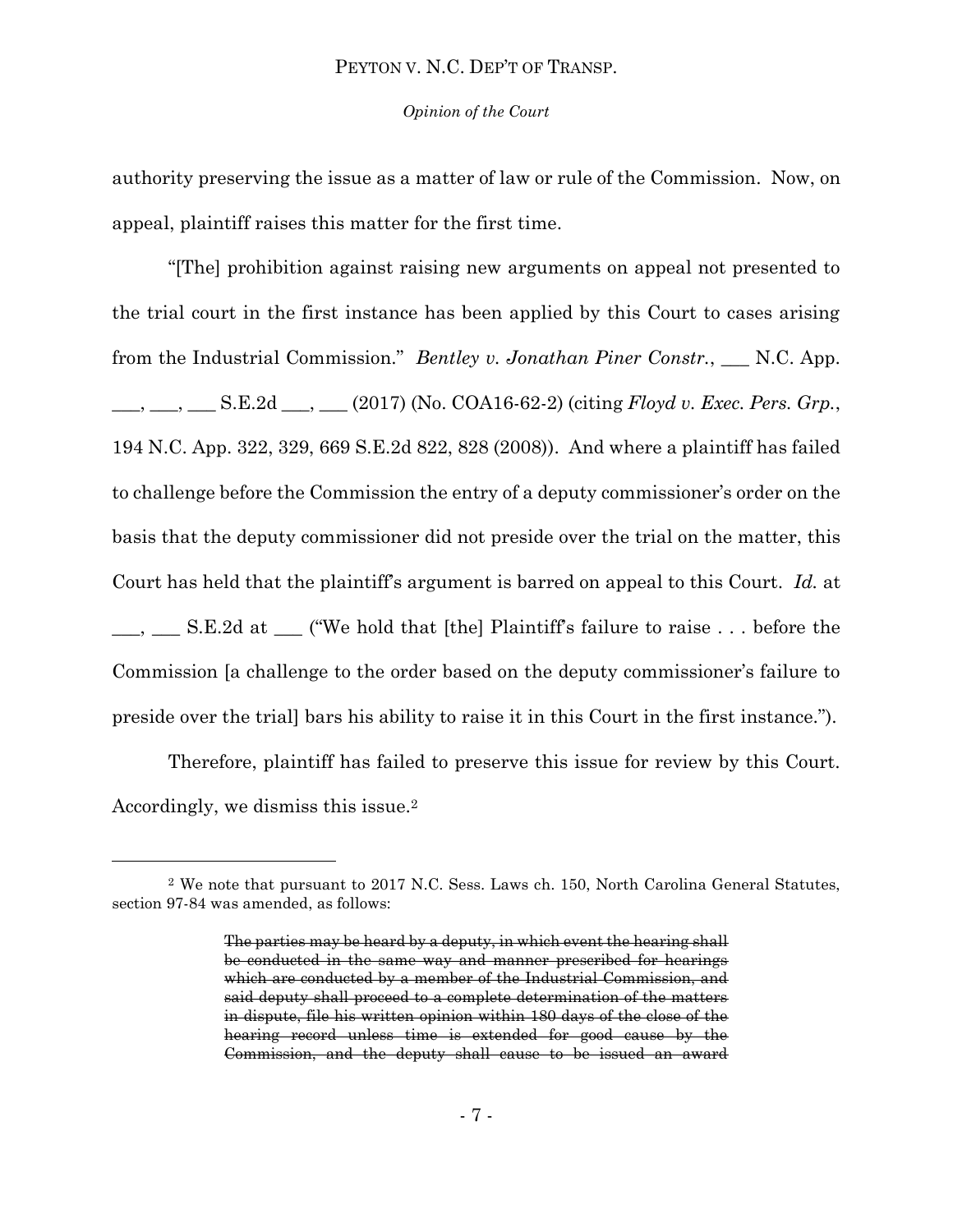*Opinion of the Court*

#### *II*

Next, plaintiff argues that the Commission erred in failing to find and conclude that DOT was negligent. Plaintiff does not challenge any specific finding of fact or conclusion of law stated in the Commission's 6 December 2016 amended decision and order. Instead, plaintiff contests the general validity of the evidence—DOT Engineer Engle's 2003 evaluation of Gladden Drive. Plaintiff contends that Engle's failure to evaluate—the pond adjacent to Gladden Drive as a hazard, the prevailing speed for the entire length of Gladden Drive, and key factors required of a speed study imputes negligence to DOT. We disagree.

"[B]efore an award of damages can be made under the Tort Claims Act, there must be a finding of a negligent act by an officer, employee, servant or agent of the State." *Smith v. N.C. Dep't of Transp.*, 156 N.C. App. 92, 100, 576 S.E.2d 345, 351 (2003) (citation omitted). "A negligent act is but one form of negligence; whereas negligence if unrestricted, as it is in G.S. 143-291 [(codified under Chapter 143, Article 31, our Tort Claims Act)], is a term broad enough to embrace all negligent

 $\overline{a}$ 

pursuant to such determination. If the deputy or member of the Commission that heard the parties at issue and their representatives and witnesses is unable to determine the matters in dispute and issue an award, the Commission may assign another deputy or member to decide the case and issue an award.

<sup>2017</sup> N.C. Sess. Laws ch. 150, § 3 (clarifying the procedure to be followed when the deputy or member of the Commission that heard the parties at issue is unable to decide the case and issue an award).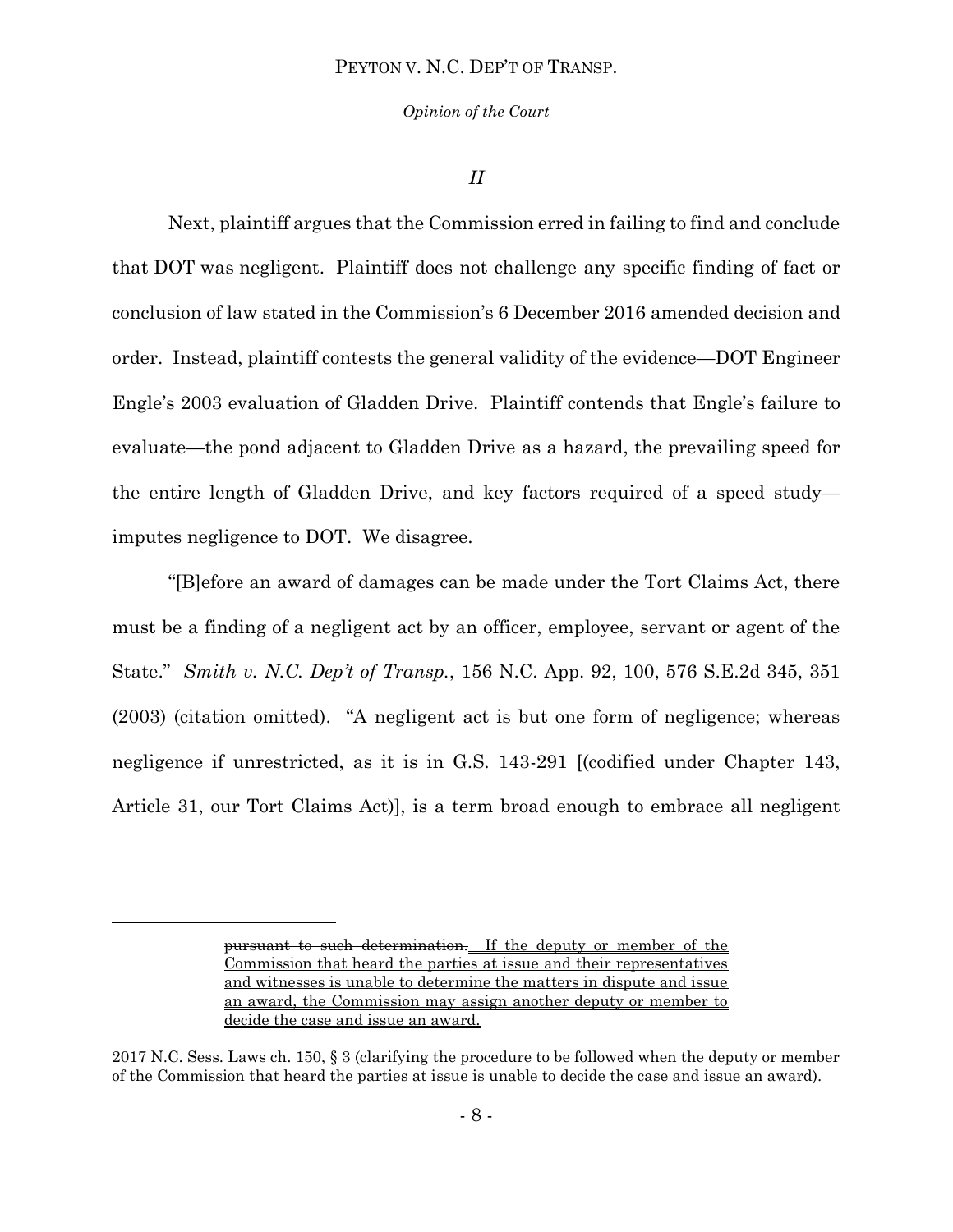*Opinion of the Court*

conduct, passive and active alike." *Phillips v. N.C. Dep't of Transp.*, 80 N.C. App. 135,

137, 341 S.E.2d 339, 341 (1986).

Under the Tort Claims Act, N.C. Gen. Stat. § 143-291(a) (2003), "negligence is determined by the same rules as those applicable to private parties." Plaintiff must show that (1) defendant failed to exercise due care in the performance of some legal duty owed to plaintiff under the circumstances; and (2) the negligent breach of such duty was the proximate cause of the injury.

*Drewry v. N.C. Dep't of Transp.*, 168 N.C. App. 332, 337, 607 S.E.2d 342, 346 (2005); *see also Ray v. N.C. Dep't of Transp.*, 217 N.C. App. 500, 505, 720 S.E.2d 720, 724 (2011) ("In order to recover, [the] Plaintiffs must show [the] Defendant 'knew, or by ordinary diligence, might have known of the defect, and the character of the defect was such that injury to travellers [sic] using its street . . . in a proper manner might reasonably be foreseen.'" (third alteration in original) (quoting *Smith v. Hickory*, 252 N.C. 316, 318, 113 S.E.2d 557, 559 (1960)), *aff'd as modified*, 366 N.C. 1, 727 S.E.2d 675 (2012).

Plaintiff contends that DOT owed a duty to the individuals injured in the 7 October 2008 accident to perform a speed study on Gladden Drive and accordingly act on the results. We review plaintiff's challenge to the Commission's conclusion that DOT was not negligent in the performance of the speed study on Gladden Drive.

As the Commission acknowledged, General Statutes, section 143B-346 ("Department of Transportation—purpose and functions") provides that "[t]he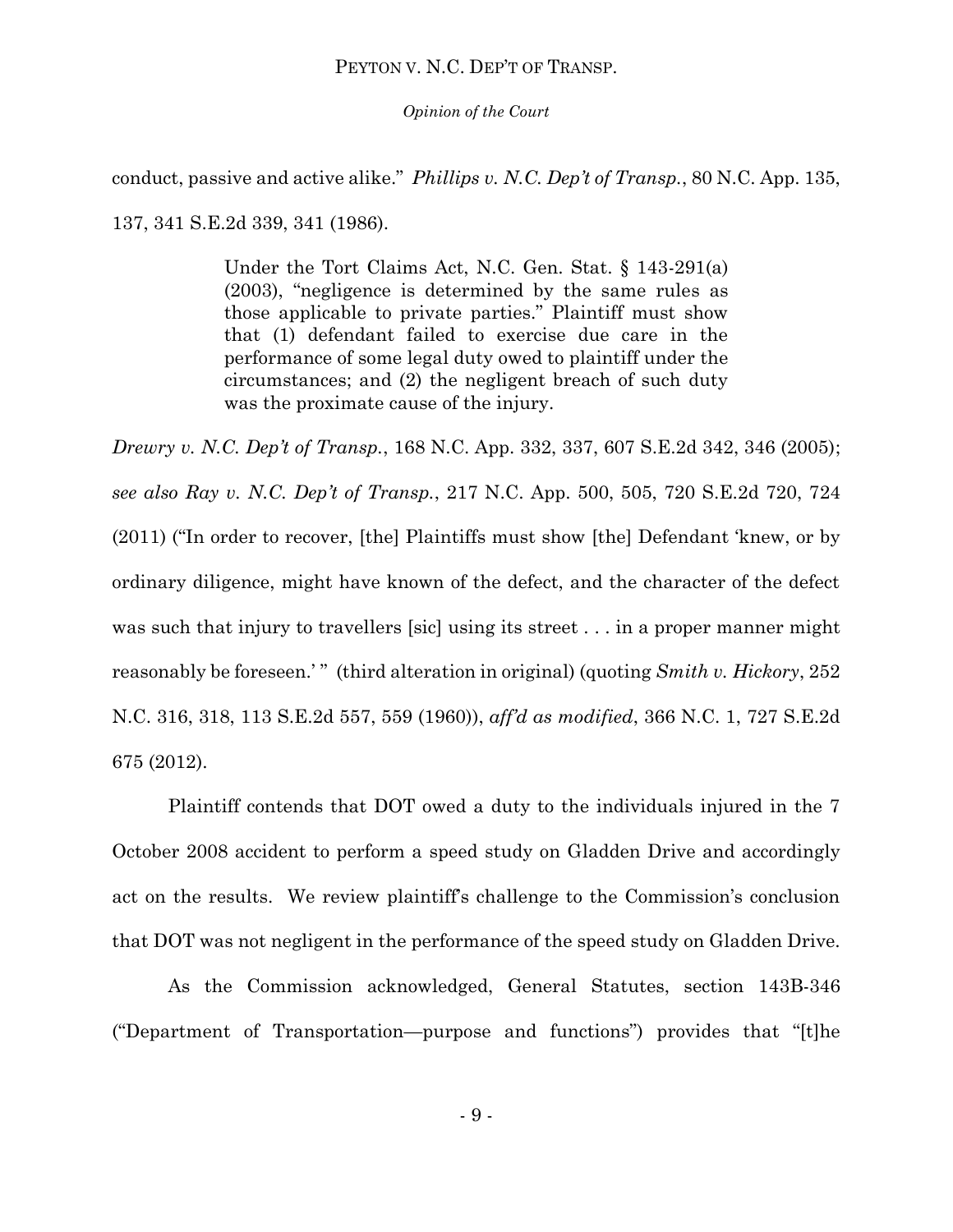#### *Opinion of the Court*

general purpose of the Department of Transportation is to provide for the necessary planning, construction, maintenance, and operation of an integrated statewide transportation system for the economical and safe transportation of people . . . as provided for by law." N.C. Gen. Stat. § 143B-346 (2015). This Court has previously acknowledged as consistent with section 143B-346 the proposition that DOT's duty is to the general public. *Phillips ex rel. Bates v. N.C. Dep't of Transp.*, 200 N.C. App. 550, 560, 684 S.E.2d 725, 732 (2009). "[DOT] is vested with broad discretion in carrying out its duties and the discretionary decisions it makes are not subject to judicial review unless [their] action is so clearly unreasonable as to amount to oppressive and manifest abuse." *Drewry*, 168 N.C. App. at 338, 607 S.E.2d at 346–47 (citation omitted).

As set out in the unchallenged findings of fact, in 2003, DOT Traffic Engineer Engle responded to a petition to lower the speed limit on Gladden Drive. Per Engle's testimony, the petition for a speed limit reduction triggered the performance of an engineering and traffic study on the road. Engle performed a speed study in August 2003. During the study, Engle considered the characteristics of the road, traffic composition, the condition of the road's shoulder, and roadway development.

> 12. Mr. Engle testified that as part of his study, he verified that Gladden Drive was a state road in Lincoln County. He drove to Gladden Drive and observed the road. He drove through the entire road, determined the number of homes on the road, measured the road in various locations to establish the width of the road and shoulders,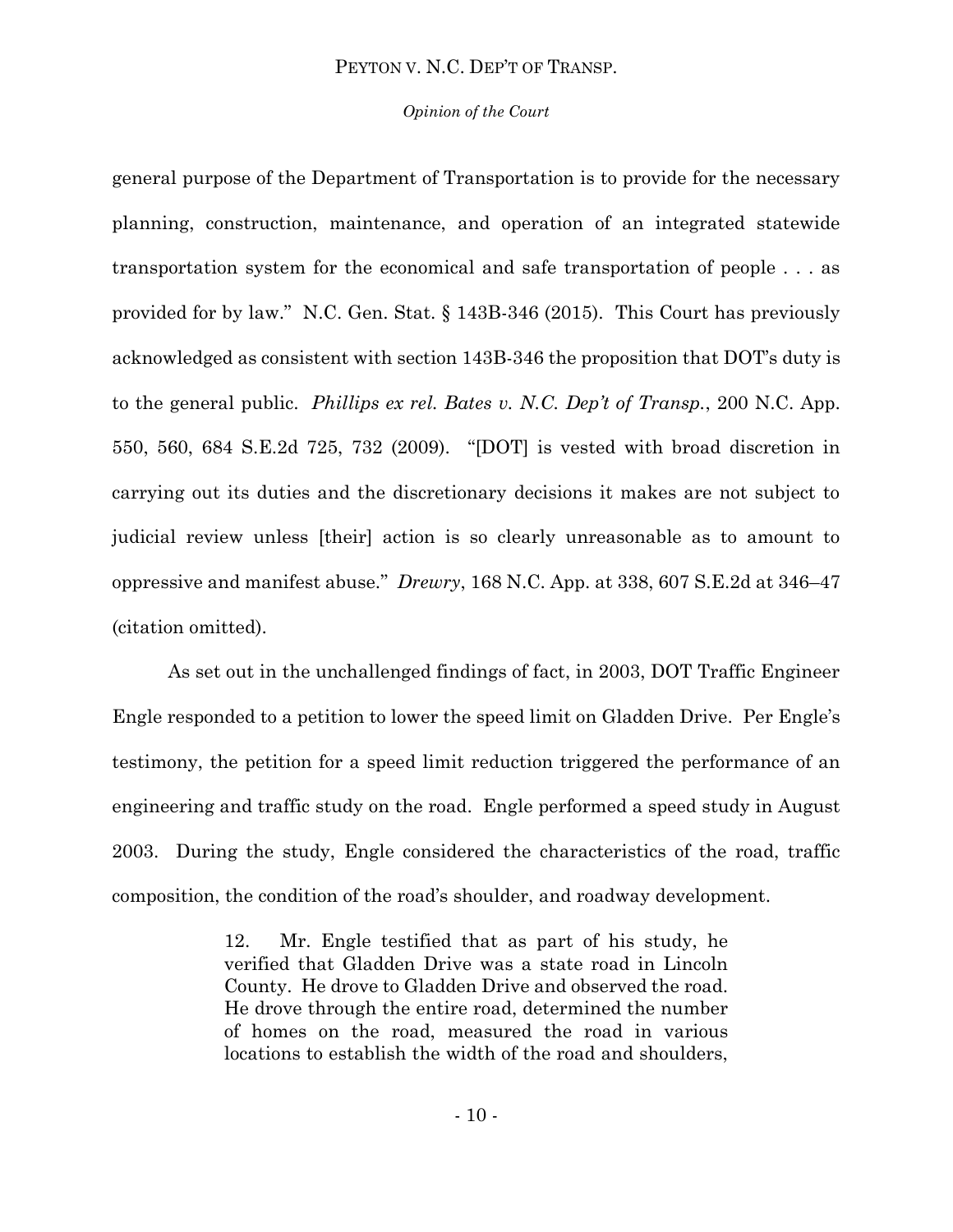*Opinion of the Court*

noted their condition, noted whether there were pavement markings, and considered the alignment of the road. Mr. Engle testified he did not consider the 85th percentile speed, which is one of the ways the MUTCD proposes traffic engineers use to establish the necessity of restricted speeds when he conducted the speed study. Mr. Engle determined that the 85th percentile speed study was not necessary. Mr. Engle considered the [sic] Gladden Drive was a rural, dead-end, subdivision-type local road of seventenths of a mile long, that school buses used the road since children lived on the road, and that the people in the neighborhood were requesting a speed limit reduction; therefore, the people in the neighborhood would be driving at a lower speed. In addition, Mr. Engle performed a ball bank indicator test, a method often used in speed studies to set speed limits in curves by providing a degree of angle that corresponds to known speeds. Later, he drove back through the curves to verify that the curves would be safe at 25 mph, taking into account the road's relation to the pond.

Engle recommended that the speed limit of 25 mph was appropriate to address the characteristics of the road. DOT placed a 25 mph speed limit sign at the entrance to the Gladden Drive subdivision. The Commission further found that the Manual of Uniform Traffic Control Devices (MUTCD) provides that, "[i]n the case of small subdivisions and short dead-end streets the 25 mph speed zones may be [an] effective tool to help maintain [the] residential character of the location as [a] safe family living area both in rural and suburban locals [sic]."

The Commission gave particular weight to the testimony of Dr. Joseph Hummer. Dr. Hummer held a Bachelor's degree, Master's degree, and Ph.D. in Civil Engineering, had worked as a transportation engineer, and was a professor and the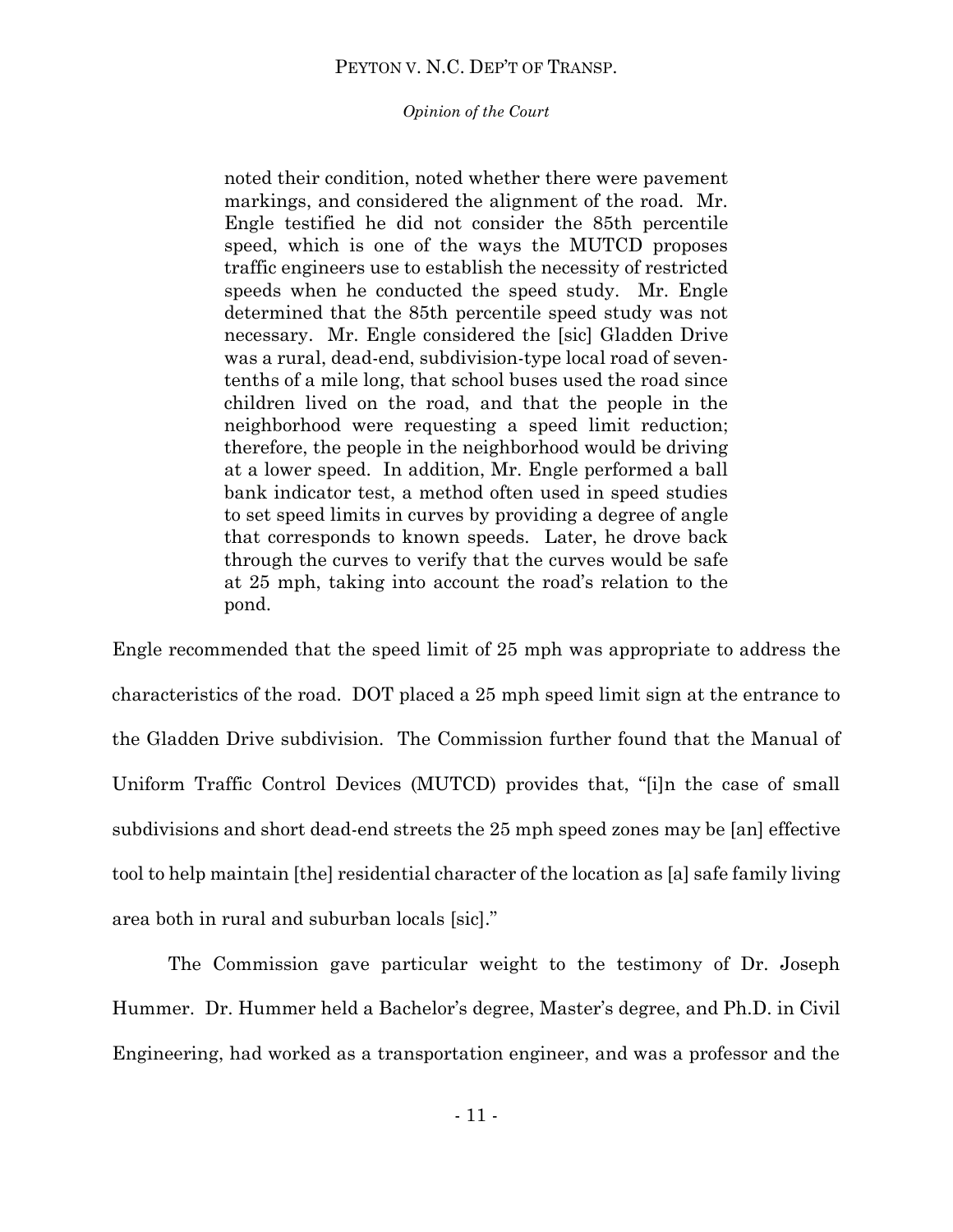## *Opinion of the Court*

department chair of Civil Environmental Engineering at Wayne State University. Previously, Dr. Hummer had spent twenty years at North Carolina State University teaching and researching transportation engineering, highway safety, highway design and traffic engineering. He had worked on fifty-five federal, state, and privately funded research projects in highway safety, highway design, and traffic engineering; had published eighty-five peer review journal articles; and was the editor of the Manual of Transportation Engineering Studies (MTES).

Pursuant to Dr. Hummer's testimony, Engle's 2003 speed study was appropriate, and Dr. Hummer concurred in Engle's judgment.

> [Dr. Hummer] noted that a 25 mph subdivision-wide speed limit was appropriate for Gladden Drive and was common on similar roads. Dr. Hummer opined that Mr. Engle appropriately considered all of the factors an engineer needed to consider when conducting a speed limit investigation, and the investigation was thorough and complete.

The Commission further noted a "strip analysis" (a record of collisions) which considered the years from 2003 to 2008 and disclosed only two reported collisions on Gladden Drive: the first was determined to be irrelevant; and the second, which occurred in the same curve as Spivey's accident, involved a driver charged with reckless driving and driving with a revoked license, was deemed to be of questionable relevancy.